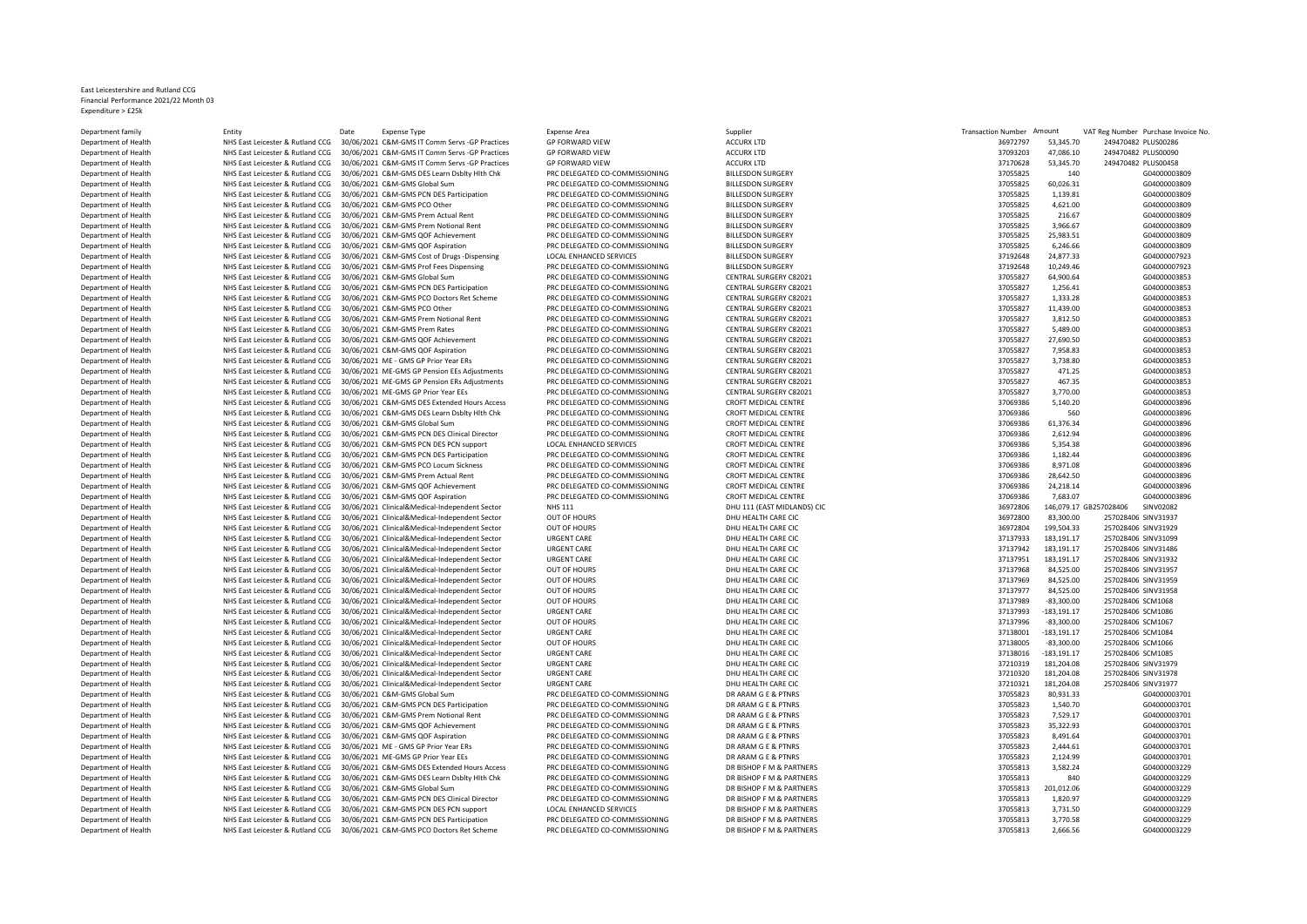| Department of Health | NHS East Leicester & Rutland CCG | 30/06/2021 C&M-GMS Prem Clinical Waste                                        | PRC DELEGATED CO-COMMISSIONING | DR BISHOP F M & PARTNERS                                 | 37055813 | 16.08        | G04000003229 |
|----------------------|----------------------------------|-------------------------------------------------------------------------------|--------------------------------|----------------------------------------------------------|----------|--------------|--------------|
| Department of Health | NHS East Leicester & Rutland CCG | 30/06/2021 C&M-GMS Prem Healthcentre Rates                                    | PRC DELEGATED CO-COMMISSIONING | DR BISHOP F M & PARTNERS                                 | 37055813 | 685.81       | G04000003229 |
|                      |                                  |                                                                               |                                |                                                          |          |              |              |
| Department of Health | NHS East Leicester & Rutland CCG | 30/06/2021 C&M-GMS Prem Healthcentre Rent                                     | PRC DELEGATED CO-COMMISSIONING | DR BISHOP F M & PARTNERS                                 | 37055813 | 4.975.00     | G04000003229 |
| Department of Health | NHS East Leicester & Rutland CCG | 30/06/2021 C&M-GMS Prem Notional Rent                                         | PRC DELEGATED CO-COMMISSIONING | DR BISHOP F M & PARTNERS                                 | 37055813 | 12,860.95    | G04000003229 |
| Department of Health | NHS East Leicester & Rutland CCG | 30/06/2021 C&M-GMS Prem Water Rates                                           | PRC DELEGATED CO-COMMISSIONING | DR BISHOP F M & PARTNERS                                 | 37055813 | 133.13       | G04000003229 |
| Department of Health | NHS East Leicester & Rutland CCG | 30/06/2021 C&M-GMS QOF Achievement                                            | PRC DELEGATED CO-COMMISSIONING | DR BISHOP F M & PARTNERS                                 | 37055813 | 94,375.74    | G04000003229 |
| Department of Health | NHS East Leicester & Rutland CCG | 30/06/2021 C&M-GMS QOF Aspiration                                             | PRC DELEGATED CO-COMMISSIONING | DR BISHOP F M & PARTNERS                                 | 37055813 | 22,341.78    | G04000003229 |
| Department of Health | NHS East Leicester & Rutland CCG | 30/06/2021 C&M-GMS Cost of Drugs -Dispensing                                  | LOCAL ENHANCED SERVICES        | DR BISHOP F M & PARTNERS                                 | 37192632 | 31,995.15    | G04000007560 |
|                      |                                  |                                                                               |                                |                                                          |          |              |              |
| Department of Health | NHS East Leicester & Rutland CCG | 30/06/2021 C&M-GMS Prof Fees Dispensing                                       | PRC DELEGATED CO-COMMISSIONING | DR BISHOP F M & PARTNERS                                 | 37192632 | 14,169.06    | G04000007560 |
| Department of Health | NHS East Leicester & Rutland CCG | 30/06/2021 C&M-GMS DES Extended Hours Access                                  | PRC DELEGATED CO-COMMISSIONING | DR HC BHUTANI                                            | 37055832 | 14,864.68    | G04000003968 |
| Department of Health | NHS East Leicester & Rutland CCG | 30/06/2021 C&M-GMS Global Sum                                                 | PRC DELEGATED CO-COMMISSIONING | DR HC BHUTANI                                            | 37055832 | 45,323.12    | G04000003968 |
| Department of Health |                                  | NHS East Leicester & Rutland CCG 30/06/2021 C&M-GMS PCN DES Clinical Director | PRC DELEGATED CO-COMMISSIONING | <b>DR HC BHUTANI</b>                                     | 37055832 | 7,588.52     | G04000003968 |
| Department of Health | NHS East Leicester & Rutland CCG | 30/06/2021 C&M-GMS PCN DES PCN support                                        | LOCAL ENHANCED SERVICES        | DR HC BHUTANI                                            | 37055832 | 15,463.16    | G04000003968 |
| Department of Health | NHS East Leicester & Rutland CCG | 30/06/2021 C&M-GMS PCN DES Participation                                      | PRC DELEGATED CO-COMMISSIONING | DR HC BHUTANI                                            | 37055832 | 861.1        | G04000003968 |
| Department of Health | NHS East Leicester & Rutland CCG | 30/06/2021 C&M-GMS PCO Other                                                  | PRC DELEGATED CO-COMMISSIONING | DR HC BHUTANI                                            | 37055832 | 4,417.00     | G04000003968 |
|                      |                                  |                                                                               |                                |                                                          |          |              |              |
| Department of Health | NHS East Leicester & Rutland CCG | 30/06/2021 C&M-GMS Prem Actual Rent                                           | PRC DELEGATED CO-COMMISSIONING | DR HC BHUTANI                                            | 37055832 | 83.33        | G04000003968 |
| Department of Health | NHS East Leicester & Rutland CCG | 30/06/2021 C&M-GMS Prem Clinical Waste                                        | PRC DELEGATED CO-COMMISSIONING | DR HC BHUTANI                                            | 37055832 | 1,675.95     | G04000003968 |
| Department of Health | NHS East Leicester & Rutland CCG | 30/06/2021 C&M-GMS QOF Achievement                                            | PRC DELEGATED CO-COMMISSIONING | DR HC BHUTANI                                            | 37055832 | 22,447.31    | G04000003968 |
| Department of Health | NHS East Leicester & Rutland CCG | 30/06/2021 C&M-GMS QOF Aspiration                                             | PRC DELEGATED CO-COMMISSIONING | <b>DR HC BHUTANI</b>                                     | 37055832 | 4,799.32     | G04000003968 |
| Department of Health | NHS East Leicester & Rutland CCG | 30/06/2021 C&M-GMS DES Learn Dsblty Hlth Chk                                  | PRC DELEGATED CO-COMMISSIONING | DR HOLLINGTON A & PTNS                                   | 37055815 | 1,120.00     | G04000003279 |
| Department of Health | NHS East Leicester & Rutland CCG | 30/06/2021 C&M-GMS Global Sum                                                 | PRC DELEGATED CO-COMMISSIONING | DR HOLLINGTON A & PTNS                                   | 37055815 | 71,805.97    | G04000003279 |
|                      |                                  |                                                                               |                                | DR HOLLINGTON A & PTNS                                   | 37055815 | 1,387.73     |              |
| Department of Health | NHS East Leicester & Rutland CCG | 30/06/2021 C&M-GMS PCN DES Participation                                      | PRC DELEGATED CO-COMMISSIONING |                                                          |          |              | G04000003279 |
| Department of Health | NHS East Leicester & Rutland CCG | 30/06/2021 C&M-GMS Prem Notional Rent                                         | PRC DELEGATED CO-COMMISSIONING | DR HOLLINGTON A & PTNS                                   | 37055815 | 3,708.33     | G04000003279 |
| Department of Health | NHS East Leicester & Rutland CCG | 30/06/2021 C&M-GMS QOF Achievement                                            | PRC DELEGATED CO-COMMISSIONING | DR HOLLINGTON A & PTNS                                   | 37055815 | 27,227.82    | G04000003279 |
| Department of Health | NHS East Leicester & Rutland CCG | 30/06/2021 C&M-GMS QOF Aspiration                                             | PRC DELEGATED CO-COMMISSIONING | DR HOLLINGTON A & PTNS                                   | 37055815 | 7,792.85     | G04000003279 |
| Department of Health | NHS East Leicester & Rutland CCG | 30/06/2021 ME - GMS GP Prior Year ERs                                         | PRC DELEGATED CO-COMMISSIONING | DR HOLLINGTON A & PTNS                                   | 37055815 | 1,356.82     | G04000003279 |
| Department of Health | NHS East Leicester & Rutland CCG | 30/06/2021 ME-GMS GP Pension EEs Adjustments                                  | PRC DELEGATED CO-COMMISSIONING | DR HOLLINGTON A & PTNS                                   | 37055815 | 1,232.92     | G04000003279 |
| Department of Health | NHS East Leicester & Rutland CCG | 30/06/2021 MF-GMS GP Pension FRs Adjustments                                  | PRC DELEGATED CO-COMMISSIONING | DR HOLLINGTON A & PTNS                                   | 37055815 | 1,282.22     | G04000003279 |
|                      | NHS East Leicester & Rutland CCG | 30/06/2021 ME-GMS GP Prior Year FFs                                           | PRC DELEGATED CO-COMMISSIONING |                                                          |          |              |              |
| Department of Health |                                  |                                                                               |                                | DR HOLLINGTON A & PTNS                                   | 37055815 | 877.5        | G04000003279 |
| Department of Health | NHS East Leicester & Rutland CCG | 30/06/2021 C&M-GMS DES Extended Hours Access                                  | PRC DELEGATED CO-COMMISSIONING | DR HUSAIN S Z & PTN                                      | 37055820 | 5,981.28     | G04000003570 |
| Department of Health | NHS East Leicester & Rutland CCG | 30/06/2021 C&M-GMS DES Learn Dsblty Hlth Chk                                  | PRC DELEGATED CO-COMMISSIONING | DR HUSAIN S Z & PTN                                      | 37055820 | 840          | G04000003570 |
| Department of Health | NHS East Leicester & Rutland CCG | 30/06/2021 C&M-GMS Global Sum                                                 | PRC DELEGATED CO-COMMISSIONING | DR HUSAIN S Z & PTN                                      | 37055820 | 33,571.82    | G04000003570 |
| Department of Health | NHS East Leicester & Rutland CCG | 30/06/2021 C&M-GMS PCN DES Clinical Director                                  | PRC DELEGATED CO-COMMISSIONING | DR HUSAIN S Z & PTN                                      | 37055820 | 3,040.48     | G04000003570 |
| Department of Health | NHS East Leicester & Rutland CCG | 30/06/2021 C&M-GMS PCN DES PCN support                                        | <b>LOCAL ENHANCED SERVICES</b> | DR HUSAIN S Z & PTN                                      | 37055820 | 6,230.50     | G04000003570 |
|                      |                                  |                                                                               | PRC DELEGATED CO-COMMISSIONING | DR HUSAIN S Z & PTN                                      |          | 636.39       | G04000003570 |
| Department of Health | NHS East Leicester & Rutland CCG | 30/06/2021 C&M-GMS PCN DES Participation                                      |                                |                                                          | 37055820 |              |              |
| Department of Health | NHS East Leicester & Rutland CCG | 30/06/2021 C&M-GMS Prem Notional Rent                                         | PRC DELEGATED CO-COMMISSIONING | DR HUSAIN S Z & PTN                                      | 37055820 | 2,408.33     | G04000003570 |
| Department of Health | NHS East Leicester & Rutland CCG | 30/06/2021 C&M-GMS Prem Water Rates                                           | PRC DELEGATED CO-COMMISSIONING | DR HUSAIN S Z & PTN                                      | 37055820 | 190.76       | G04000003570 |
| Department of Health | NHS East Leicester & Rutland CCG | 30/06/2021 C&M-GMS QOF Achievement                                            | PRC DELEGATED CO-COMMISSIONING | DR HUSAIN S Z & PTN                                      | 37055820 | 17,231.36    | G04000003570 |
| Department of Health | NHS East Leicester & Rutland CCG | 30/06/2021 C&M-GMS QOF Aspiration                                             | PRC DELEGATED CO-COMMISSIONING | DR HUSAIN S Z & PTN                                      | 37055820 | 4,016.02     | G04000003570 |
| Department of Health | NHS East Leicester & Rutland CCG | 30/06/2021 C&M-GMS Global Sum                                                 | PRC DELEGATED CO-COMMISSIONING | DR JK INMAN & PARTNERS                                   | 37055829 | 90,515.20    | G04000003904 |
| Department of Health | NHS East Leicester & Rutland CCG | 30/06/2021 C&M-GMS PCN DES Participation                                      | PRC DELEGATED CO-COMMISSIONING | DR JK INMAN & PARTNERS                                   | 37055829 | 1,718.60     | G04000003904 |
|                      |                                  |                                                                               |                                |                                                          |          |              |              |
| Department of Health | NHS East Leicester & Rutland CCG | 30/06/2021 C&M-GMS Prem Actual Rent                                           | PRC DELEGATED CO-COMMISSIONING | DR JK INMAN & PARTNERS                                   | 37055829 | 43,950.00    | G04000003904 |
| Department of Health | NHS East Leicester & Rutland CCG | 30/06/2021 C&M-GMS Prem Rates                                                 | PRC DELEGATED CO-COMMISSIONING | DR JK INMAN & PARTNERS                                   | 37055829 | 26,485.04    | G04000003904 |
| Department of Health | NHS East Leicester & Rutland CCG | 30/06/2021 C&M-GMS QOF Achievement                                            | PRC DELEGATED CO-COMMISSIONING | DR JK INMAN & PARTNERS                                   | 37055829 | 44,826.87    | G04000003904 |
| Department of Health | NHS East Leicester & Rutland CCG | 30/06/2021 C&M-GMS QOF Aspiration                                             | PRC DELEGATED CO-COMMISSIONING | DR JK INMAN & PARTNERS                                   | 37055829 | 10,965.59    | G04000003904 |
| Department of Health | NHS East Leicester & Rutland CCG | 30/06/2021 C&M-GMS DES Learn Dsblty Hlth Chk                                  | PRC DELEGATED CO-COMMISSIONING | DR KER D A J & PARTNERS MARKET OVERTON & SOMERBY SURGERY | 37055814 | 4,200.00     | G04000003232 |
| Department of Health | NHS East Leicester & Rutland CCG | 30/06/2021 C&M-GMS Global Sum                                                 | PRC DELEGATED CO-COMMISSIONING | DR KER D A J & PARTNERS MARKET OVERTON & SOMERBY SURGERY | 37055814 | 41,494.27    | G04000003232 |
|                      |                                  |                                                                               |                                |                                                          |          | 782.57       |              |
| Department of Health | NHS East Leicester & Rutland CCG | 30/06/2021 C&M-GMS PCN DES Participation                                      | PRC DELEGATED CO-COMMISSIONING | DR KER D A J & PARTNERS MARKET OVERTON & SOMERBY SURGERY | 37055814 |              | G04000003232 |
| Department of Health | NHS East Leicester & Rutland CCG | 30/06/2021 C&M-GMS PCO Other                                                  | PRC DELEGATED CO-COMMISSIONING | DR KER D A J & PARTNERS MARKET OVERTON & SOMERBY SURGERY | 37055814 | 3,196.00     | G04000003232 |
| Department of Health | NHS East Leicester & Rutland CCG | 30/06/2021 C&M-GMS Prem Notional Rent                                         | PRC DELEGATED CO-COMMISSIONING | DR KER D A J & PARTNERS MARKET OVERTON & SOMERBY SURGERY | 37055814 | 6,208.33     | G04000003232 |
| Department of Health | NHS East Leicester & Rutland CCG | 30/06/2021 C&M-GMS QOF Achievement                                            | PRC DELEGATED CO-COMMISSIONING | DR KER D A J & PARTNERS MARKET OVERTON & SOMERBY SURGERY | 37055814 | 20,038.89    | G04000003232 |
| Department of Health | NHS East Leicester & Rutland CCG | 30/06/2021 C&M-GMS OOF Aspiration                                             | PRC DELEGATED CO-COMMISSIONING | DR KER D A J & PARTNERS MARKET OVERTON & SOMERBY SURGERY | 37055814 | 4,003.44     | G04000003232 |
| Department of Health | NHS East Leicester & Rutland CCG | 30/06/2021 C&M-GMS Cost of Drugs -Dispensing                                  | <b>LOCAL ENHANCED SERVICES</b> | DR KER D A J & PARTNERS MARKET OVERTON & SOMERBY SURGERY | 37192635 | $-52,288.10$ | G04000007563 |
| Department of Health | NHS East Leicester & Rutland CCG | 30/06/2021 C&M-GMS Cost of Drugs -Dispensing                                  | <b>LOCAL ENHANCED SERVICES</b> | DR KER D A J & PARTNERS MARKET OVERTON & SOMERBY SURGERY | 37192636 | 46.993.25    | G04000007564 |
| Department of Health | NHS East Leicester & Rutland CCG | 30/06/2021 C&M-GMS Prof Fees Dispensing                                       | PRC DELEGATED CO-COMMISSIONING | DR KER D A J & PARTNERS MARKET OVERTON & SOMERBY SURGERY | 37192636 | 16,776.00    | G04000007564 |
|                      |                                  |                                                                               |                                |                                                          |          |              |              |
| Department of Health | NHS East Leicester & Rutland CCG | 30/06/2021 C&M-GMS DES Extended Hours Access                                  | PRC DELEGATED CO-COMMISSIONING | DR LAWRENCE N W & PTNRS                                  | 37055817 | 5,672.64     | G04000003356 |
| Department of Health | NHS East Leicester & Rutland CCG | 30/06/2021 C&M-GMS DES Learn Dsblty Hlth Chk                                  | PRC DELEGATED CO-COMMISSIONING | DR LAWRENCE N W & PTNRS                                  | 37055817 | 4,900.00     | G04000003356 |
| Department of Health | NHS East Leicester & Rutland CCG | 30/06/2021 C&M-GMS Global Sum                                                 | PRC DELEGATED CO-COMMISSIONING | DR LAWRENCE N W & PTNRS                                  | 37055817 | 88,427.11    | G04000003356 |
| Department of Health | NHS East Leicester & Rutland CCG | 30/06/2021 C&M-GMS PCN DES Clinical Director                                  | PRC DELEGATED CO-COMMISSIONING | DR LAWRENCE N W & PTNRS                                  | 37055817 | 2,883.59     | G04000003356 |
| Department of Health | NHS East Leicester & Rutland CCG | 30/06/2021 C&M-GMS PCN DES PCN support                                        | LOCAL ENHANCED SERVICES        | DR LAWRENCE N W & PTNRS                                  | 37055817 | 5,909.00     | G04000003356 |
| Department of Health | NHS East Leicester & Rutland CCG | 30/06/2021 C&M-GMS PCN DES Participation                                      | PRC DELEGATED CO-COMMISSIONING | DR LAWRENCE N W & PTNRS                                  | 37055817 | 1,697.12     | G04000003356 |
|                      | NHS East Leicester & Rutland CCG | 30/06/2021 C&M-GMS PCO Other                                                  |                                |                                                          |          |              | G04000003356 |
| Department of Health |                                  |                                                                               | PRC DELEGATED CO-COMMISSIONING | DR LAWRENCE N W & PTNRS                                  | 37055817 | 7,297.00     |              |
| Department of Health | NHS East Leicester & Rutland CCG | 30/06/2021 C&M-GMS Prem Actual Rent                                           | PRC DELEGATED CO-COMMISSIONING | DR LAWRENCE N W & PTNRS                                  | 37055817 | 731.25       | G04000003356 |
| Department of Health | NHS East Leicester & Rutland CCG | 30/06/2021 C&M-GMS Prem Water Rates                                           | PRC DELEGATED CO-COMMISSIONING | DR LAWRENCE N W & PTNRS                                  | 37055817 | 657.05       | G04000003356 |
| Department of Health | NHS East Leicester & Rutland CCG | 30/06/2021 C&M-GMS QOF Achievement                                            | PRC DELEGATED CO-COMMISSIONING | DR LAWRENCE N W & PTNRS                                  | 37055817 | 44,735.07    | G04000003356 |
| Department of Health | NHS East Leicester & Rutland CCG | 30/06/2021 C&M-GMS QOF Aspiration                                             | PRC DELEGATED CO-COMMISSIONING | DR LAWRENCE N W & PTNRS                                  | 37055817 | 11,148.51    | G04000003356 |
| Department of Health | NHS East Leicester & Rutland CCG | 30/06/2021 C&M-GMS DES Learn Dsblty Hlth Chk                                  | PRC DELEGATED CO-COMMISSIONING | DR MASHARANI V                                           | 37055834 | 560          | G04000004063 |
| Department of Health | NHS East Leicester & Rutland CCG | 30/06/2021 C&M-GMS Global Sum                                                 | PRC DELEGATED CO-COMMISSIONING | DR MASHARANI V                                           | 37055834 | 43,658.76    | G04000004063 |
|                      |                                  |                                                                               |                                |                                                          |          |              |              |
| Department of Health | NHS East Leicester & Rutland CCG | 30/06/2021 C&M-GMS PCN DES Participation                                      | PRC DELEGATED CO-COMMISSIONING | DR MASHARANI V                                           | 37055834 | 819.21       | G04000004063 |
| Department of Health | NHS East Leicester & Rutland CCG | 30/06/2021 C&M-GMS Prem Actual Rent                                           | PRC DELEGATED CO-COMMISSIONING | DR MASHARANI V                                           | 37055834 | 23,843.93    | G04000004063 |
| Department of Health |                                  | NHS East Leicester & Rutland CCG 30/06/2021 C&M-GMS QOF Aspiration            | PRC DELEGATED CO-COMMISSIONING | DR MASHARANI V                                           | 37055834 | 4,637.64     | G04000004063 |
| Department of Health |                                  | NHS East Leicester & Rutland CCG 30/06/2021 C&M-GMS DES Learn Dsbltv Hlth Chk | PRC DELEGATED CO-COMMISSIONING | DR PROWSE G D W & PTNRS                                  | 37055833 | 3.080.00     | G04000004051 |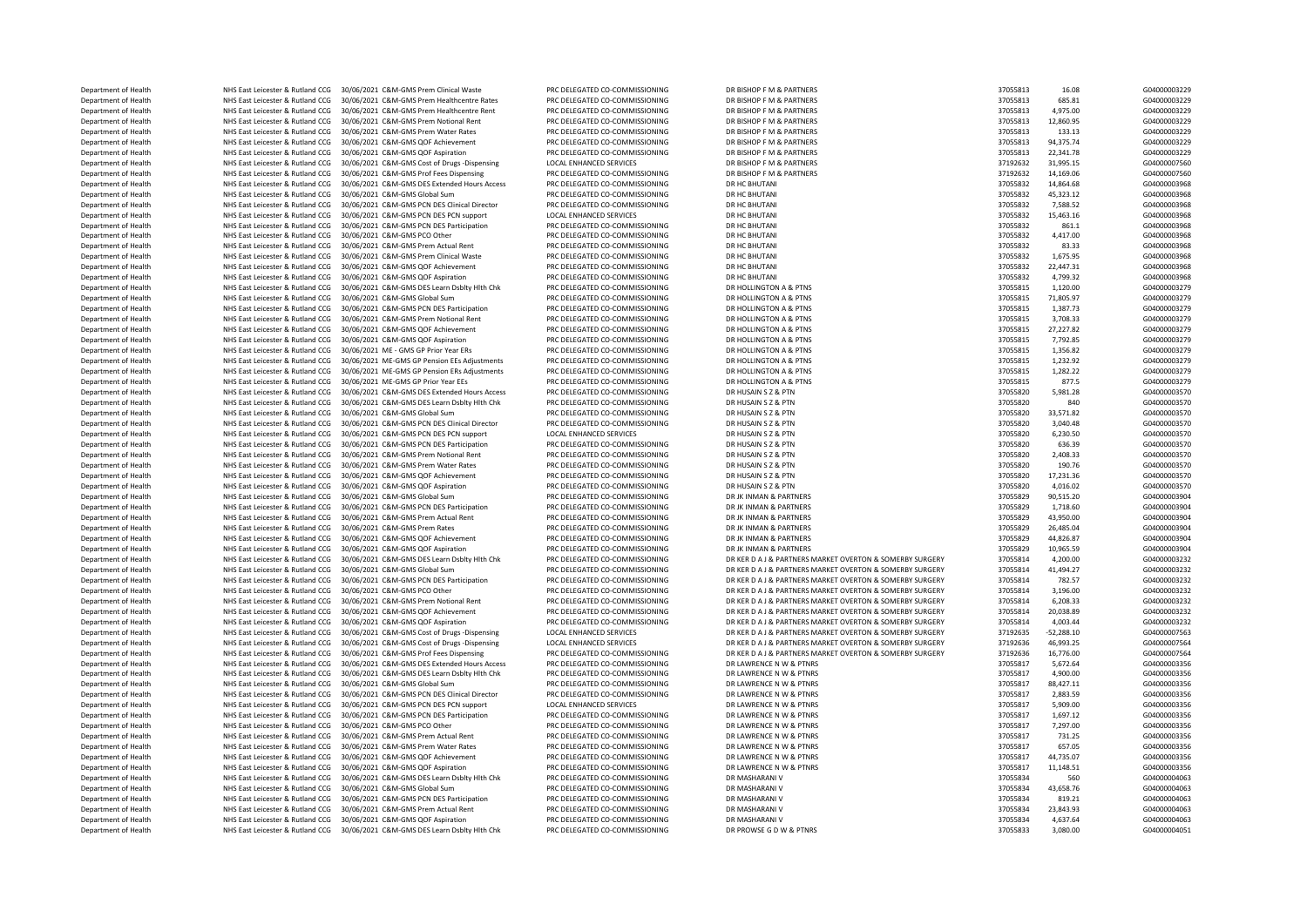Department of Health NHS East Leicester & Rutland CCG 30/06/2021 C&M-GMS DES Violent Patients PRC DELEGATED CO-COMMISSIONING DR PROWSE G DW & PTNRS PRO ACCESS 20055833 3,882.00 G040000405:<br>Department of Health NHS East Lei Department of Health NHS East Leicester & Rutland CCG 30/06/2021 C&M-GMS Global Sum PRC DELEGATED CO-COMMISSIONING DR PROWSE G D W & PTNRS 370568331 2012 CAM-GMS 97058331 108.85 COMMISSIONING DR PROWSE G D W & PTNRS 370568 Department of Health NHS East Leicester & Rutland CCG 30/06/2021 C&M-GMS PCN DES Participation PRC DELEGATED CO-COMMISSIONING DR PROWSE G D W & PTNRS 370568331 2,027.03 DR PROWSE G D W & PTNRS 370568330 2,027.03 GM DR PROW Department of Health NHS East Leicester & Rutland CCG 30/06/2021 C&M-GMS PCO Other PRC DELEGATED CO-COMMISSIONING DR PROWSE G D W & PTNRS 3705833 10,000 GD & PTNRS 370583330 10,000 GD & PTNRS 37058330 10,000 GD & PTNRS 370 Department of Health NHS East Leicester & Rutland CCG 30/06/2021 C&M-GMS Prem Notional Rent PRC DELEGATED CO-COMMISSIONING DR PROWSE G D W & PTNRS 370568331 7,201.41 DR PROWSE G D W & PTNRS 37055831 7,201.41 GDR PROWSE G D Department of Health NHS East Leicester & Rutland CCG 30/06/2021 C&M-GMS QOF Achievement PRC DELEGATED CO-COMMISSIONING DR PROWSE G D W & PTNRS 370464 63,356.356.356.356.356.357.356.356.357.356.356.357.356.35.356.35.356.35 Department of Health NHS East Leicester & Rutland CCG 30/06/2021 C&M-GMS QOF Aspiration PRC DELEGATED CO-COMMISSIONING DR PROWSE G D W & PTNRS 37055833 12,299.98 37055833 12,299.98 G04000004051 Department of Health **NHS East Leicester & Rutland CCG 30/06/2021 C&M-GMS Global Sum PRC DELEGATED CO-COMMISSIONING** DR RS HURWOOD & PARTNERS Beat The RS HURWOOD & PARTNERS 3706/2021 C&M-GMS PARTNERS 37056/2021 CAM-GMS PAR Department of Health NHS East Leicester & Rutland CCG 30/06/2021 C&M-GMS PCN DES Participation PRC DELEGATED CO-COMMISSIONING DR RS HURWOOD & PARTNERS 37056824 1, 2010 CALL 2010 CALL 2011 CAM CAMS PORT AND THE CONTROL COMM Department of Health NHS East Leicester & Rutland CCG 30/06/2021 C&M-GMS Prem Actual Rent PRC DELEGATED CO-COMMISSIONING DR RS HURWOOD & PARTNERS 370.06 ARTNERS 370.06 ARTNERS 370.06 FOR THE RATHERS 370.00 GD40000 APARTNER Department of Health **NHS East Leicester & Rutland CCG 30/06/2021 C&M-GMS Prem Rates** PRC DELEGATED CO-COMMISSIONING DR RS HURWOOD & PARTNERS PREM PRO ALT ART AND RESTRICT TO COMMISSIONING DR RS HURWOOD & PARTNERS 37066/20 Department of Health **NHS East Leicester & Rutland CCG 30/06/2021 C&M-GMS QOF Achievement** PRC DELEGATED CO-COMMISSIONING DR RS HURWOOD & PARTNERS DR RS HURWOOD & PARTNERS 37066/2021 C&M-GMS QOF Achievement PRC DELEGATED C Department of Health **MHS East Leicester & Rutland CCG** 30/06/2021 C&M-GMS QOF Aspiration PRC DELEGATED CO-COMMISSIONING DR RS HURWOOD & PARTNERS 20106/2021 ABORTHERS 20106/2021 ME - GMS GP Prior Year ERS PRO DELEGATED CO-Department of Health **NHS East Leicester & Rutland CCG 30/06/2021 ME - GMS GP Prior Year ERS** PRC DELEGATED CO-COMMISSIONING DR RS HURWOOD & PARTNERS PROGREGATED CO-COMMISSIONING DR RS HURWOOD & PARTNERS 370/06/2021 ME - G Department of Health NHS East Leicester & Rutland CCG 30/06/2021 ME-GMS GP Prior Year EEs PRC DELEGATED CO-COMMISSIONING DR RS HURWOOD & PARTNERS 3705/2021 CAM-GMS DR STELEGATED CO-COLOGATED CO-COMMISSIONING DR S WOODING & Department of Health NHS East Leicester & Rutland CCG 30/06/2021 C&M-GMS DES Learn Dsblty Hlth Chk PRC DELEGATED CO-COMMISSIONING DR S WOODING & PARTNERS 37055816816816 1,400 G04000011,400 G0400000336 68 ARTNERS 3705816 20 Department of Health NHS East Leicester & Rutland CCG 30/06/2021 C&M-GMS Global Sum PRC DELEGATED CO-COMMISSIONING DR S WOODING & PARTNERS ARE THE STATTNERS ARE THE STATTNERS ARE THE STATT OF SUMMISSIONING ARE THE STATT OF Department of Health NHS East Leicester & Rutland CCG 30/06/2021 C&M-GMS PCN DES Participation PRC DELEGATED CO-COMMISSIONING DR S WOODING & PARTNERS PARTNERS 37055816 2007 1,115.62 GD4000011, 20055816 2007 1,115.62 GD4000 Department of Health NHS East Leicester & Rutland CCG 30/06/2021 C&M-GMS Prem Notional Rent PRC DELEGATED CO-COMMISSIONING DR S WOODING & PARTNERS 37055816 2016 2016 2017 12:32 GD4 2017 12:32 GD4 2017 12:32 GD4 2017 12:32 Department of Health NHS East Leicester & Rutland CCG 30/06/2021 C&M-GMS Prem Water Rates PRC DELEGATED CO-COMMISSIONING DR S WOODING & PARTNERS PRETNERS ARE DR S WOODING A PARTNERS ARE THE RES ARE THE RATTERS 30/06/2021 C Department of Health NHS East Leicester & Rutland CCG 30/06/2021 C&M-GMS QOF Aspiration PRC DELEGATED CO-COMMISSIONING DR S WOODING & PARTNERS 370.22 GOG 2016/2021 C&M-GMS Cort of Drugs Disconsing DR S ENGINEES ASPIRATO CO Department of Health NHS East Leicester & Rutland CCG 30/06/2021 C&M-GMS Cost of Drugs -Dispensing LOCAL ENHANCED SERVICES DR S WOODING & PARTNERS DR S WOODING A PARTNERS ARE TRESS ARE TRESS ARE ARE ARE ARE ARE ARE ARE ARE Department of Health NHS East Leicester & Rutland CCG 30/06/2021 C&M-GMS Prof Fees Dispensing PRC DELEGATED CO-COMMISSIONING DR S WOODING & PARTN<br>Department of Health NHS East Leicester & Rutland CCG 30/06/2021 C&M-GMS Glo Department of Health NHS East Leicester & Rutland CCG 30/06/2021 C&M-GMS Global Sum PRC DELEGATED CO-COMMISSIONING DR SELMES & PARTNERS ARTNERS and CCG 30/06/2021 C&M-GMS Global Sum PRC DR SELMES ARTNERS 30.91 GD 4.883.91 Department NHS East Leicester & Rutland CCG 30/06/2021 C&M-GMS PCN DES Participation Department of Health NHS East Leicester & Rutland CCG 30/06/2021 C&M-GMS Prem Notional Rent PRC DELEGATED CO-COMMISSIONING DR SELMES & PARTNERS Department of Health NHS East Leicester & Rutland CCG 30/06/2021 C&M-GMS Prem Water Rates PRC DELEGATED CO-COMMISSIONING DR SELMES & PARTNERS Department of Health **NHS East Leicester & Rutland CCG** 30/06/2021 C&M-GMS QOF Achievement PRC DELEGATED CO-COMMISSIONING DR SELMES & PARTNERS ARTNERS ARTNERS ARTNERS ARTNERS ARTNERS ARTNERS 3706/2021 C&M-GMS QOF Aspiratio NHS East Leicester & Rutland CCG 30/06/2021 C&M-GMS QOF Aspiration Department of Health NHS East Leicester & Rutland CCG 30/06/2021 C&M-GMS Cost of Drugs -Dispensing LOCAL ENHANCED SERVICES CO-COMMISSIONING DR SELMES & PARTNERS ARTNERS ARTNERS ARTNERS ARTNERS 371967 57,193.13 DR SELMES AR Department of Health NHS East Leicester & Rutland CCG 30/06/2021 C&M-GMS Prof Fees Dispensing PRC DELEGATED CO-COMMISSIONING DR SELMES & PARTNERS PARTNERS ARTNERS ARTNERS ARTNERS ARTNERS ARTNERS 30/06/2021 C&M-GMS Global S Department of Health NHS East Leicester & Rutland CCG 30/06/2021 C&M-GMS Global Sum PRC DELEGATED CO-COMMISSIONING DR SHANKS M P & PTNRS 37056818 37056818 30,816.39 GD 4000000354666818 37056818 30,816.39 GD 400000000000000 Department of Health NHS East Leicester & Rutland CCG 30/06/2021 C&M-GMS PCN DES Participation PRC DELEGATED CO-COMMISSIONING DR SHANKS M P & PTNRS 3705681818 538.99 DR SHANKS M P & PTNRS 3705681818 538.99 GD40000000000000 Department of Health NHS East Leicester & Rutland CCG 30/06/2021 C&M-GMS PCO Doctors Ret Scheme PRC DELEGATED CO-COMMISSIONING DR SHANKS M P & PTNRS 3705681818 1,333.28 Externee PRC DR SHANKS M P & PTNRS 3705681818 1,333.2 Department of Health NHS East Leicester & Rutland CCG 30/06/2021 C&M-GMS Prem Clinical Waste PRC DELEGATED CO-COMMISSIONING DR SHANKS M P & PTNRS 370.36 GD4000011 CCG 30/06/2021 C&M-GMS Prem Clinical Waste PRC DELEGATED CO Department of Health NHS East Leicester & Rutland CCG 30/06/2021 C&M-GMS Prem Notional Rent PRC DELEGATED CO-COMMISSIONING DR SHANKS M P & PTNRS 370.00 DR SHANKS M PRE PRENDER STARKS M P & PTNRS 370.06/20100000000000000000 Department of Health NHS East Leicester & Rutland CCG 30/06/2021 C&M-GMS Prem Water Rates PRC DELEGATED CO-COMMISSIONING DR SHANKS M P & PTNRS 37055818 2017 DR SHANKS M P & PTNRS 3705681818 123.48 G04000031 28.48 G04000000 Department of Health NHS East Leicester & Rutland CCG 30/06/2021 C&M-GMS QOF Achievement PRC DELEGATED CO-COMMISSIONING DR SHANKS M P & PTNRS 3705681818 PRC DR SHANKS M P & PTNRS 3705681818 14,053.35 GD 4000000000000000000 Department of Health **MHS East Leicester & Rutland CCG 30/06/2021 C&M-GMS QOF Aspiration** PRC DELEGATED CO-COMMISSIONING DR SHANKS M P & PTNRS ARRTNERS T/A BUSHLOE SURGERY ARRTS ARRTS ARRTS ARRTS 3006/2021 C&M-GMS DES Lear Department of Health NHS East Leicester & Rutland CCG 30/06/2021 C&M-GMS DES Learn Dsblty Hlth Chk PRC DELEGATED CO-COMMISSIONING DR TTOBIN & PARTNERS T/A BUSHLOE SURGERY AND RESERVE AT A BUSHLOE SURGERY 30/06/2021 4,200.0 Department of Health NHS East Leicester & Rutland CCG 30/06/2021 C&M-GMS Global Sum PRC DELEGATED CO-COMMISSIONING DR TTOBIN & PARTNERS T/A BUSHLOE SURGERY 3706/2021 C&M-GMS Global Sum PRC DELEGATED CO-COMMISSIONING DR TTO Department of Health NHS East Leicester & Rutland CCG 30/06/2021 C&M-GMS PCN DES Participation PRC DELEGATED CO-COMMISSIONING DR TTOBIN & PARTNERS T/A BUSHLOE SURGERY 37056222 1,587.54 GO4 COM-GMS PORTLEGATED CO-COMMISSION Department of Health NHS East Leicester & Rutland CCG 30/06/2021 C&M-GMS QOF Aspiration PRC DELEGATED CO-COMMISSIONING DR TTOBIN & PARTNERS T/A BUSHLOE SURGERY AND THE SURGERY ASSETT AND RESURGERY 3006/2021 C&M-GMS Global Department of Health **NHS East Leicester & Rutland CCG 30/06/2021 C&M-GMS Global Sum PRC DELEGATED CO-COMMISSIONING** DR WATSON H J & PARTNERS 3706/2021 C&M-GMS PCN DES Participation PRC DELEGATED CO-COMMISSIONING DR WATSON Department of Health NHS East Leicester & Rutland CCG 30/06/2021 C&M-GMS PCN DES Participation PRC DELEGATED CO-COMMISSIONING DR WATSON H J & PARTNERS BRETNERS ARE DRIEGATED CO-COMMISSIONING DR WATSON H J & PARTNERS 3006/0 DEPARTMENT OF HEALTH NHS East Leicester & Rutland CCG 30/06/2021 C&M-GMS PCO Other Department of Health NHS East Leicester & Rutland CCG 30/06/2021 C&M-GMS Prem Notional Rent PRC DELEGATED CO-COMMISSIONING DR WATSON H J & PARTNERS Department of Health NHS East Leicester & Rutland CCG 30/06/2021 C&M-GMS Prem Rates PRO THE PARTNERS ARE DR WATSON H J & PARTNERS 37056811 17,465.00 GD 40311 17,475.00 GD 40311 17,476.00 GD 40311 17,476.00 GD 400000 21:46 Department of Health NHS East Leicester & Rutland CCG 30/06/2021 C&M-GMS QOF Achievement PRC DELEGATED CO-COMMISSIONING DR WATSON H J & PARTNERS 3706/06/2021 C&M-GMS QOF Aspiration PRC DELEGATED CO-COMMISSIONING DR WATSON NHS East Leicester & Rutland CCG 30/06/2021 C&M-GMS QOF Aspiration Department of Health NHS East Leicester & Rutland CCG 30/06/2021 Hcare Srv Rec NHS Trust AMBULANCE SRVICES AMBULANDS AMBULANCE SERVICE NHS TRUST ADDENED ASSET MIDLANDS AMBULANCE SERVICE NHS TRUST AREAST AT A REAST AND AND Department of Health NHS East Leicester & Rutland CCG 30/06/2021 C&M-GMS DES Learn Dsblty Hlth Chk PRC DELEGATED CO-COMMISSIONING FOREST HOUSE MEDICAL CENTRE 37069381 7,020.00 GDATED AND FOREST HOUSE MEDICAL CENTRE 3706938 Department of Health NHS East Leicester & Rutland CCG 30/06/2021 C&M-GMS Global Sum PRC DELEGATED CO-COMMISSIONING FOREST HOUSE MEDICAL CENTRE Department of Health MHS East Leicester & Rutland CCG 30/06/2021 C&M-GMS PCN DES Participation PRC DELEGATED CO-COMMISSIONING FOREST HOUSE MEDICAL CENTRE 3706/2021 C&M-GMS PCO Locum Sickness PRC DELEGATED CO-COMMISSIONING Department of Health **NHS East Leicester & Rutland CCG** 30/06/2021 C&M-GMS PCO Locum Sickness Department of Health **NHS East Leicester & Rutland CCG** 30/06/2021 C&M-GMS Prem Actual Rent PRC DELEGATED CO-COMMISSIONING FOREST HOUSE MEDICAL CENTRE Department of Health **NHS East Leicester & Rutland CCG 30/06/2021 C&M-GMS Prem Notional Rent** PRC DELEGATED CO-COMMISSIONING FOREST HOUSE MEDICAL CENTRE Department of Health NHS East Leicester & Rutland CCG 30/06/2021 C&M-GMS Prem Water Rates PRC DELEGATED CO-COMMISSIONING FOREST HOUSE MEDICAL CENTRE Department of Health NHS East Leicester & Rutland CCG 30/06/2021 C&M-GMS QOF Achievement PRC DELEGATED CO-COMMISSIONING FOREST HOUSE MEDICAL CENTRE 3706/2021 C&M-GMS QOF Achievement PRC DELEGATED CO-COMMISSIONING FOREST HO Department of Health **NHS East Leicester & Rutland CCG 30/06/2021 C&M-GMS QOF Aspiration** PRC DELEGATED CO-COMMISSIONING FOREST HOUSE MEDICAL CENTRE COMMISSIONING FOREST HOUSE MEDICAL CENTRE 30/06/2021 C&M-GMS QUE PRIST Tr Department of Health **NHS East Leicester & Rutland CCG** 30/06/2021 Hcare Srv Rec NHS Trust **ACUTE COMMISSIONING** GEORGE ELIOT HOSPITAL N<br>Department of Health NHS East Leicester & Butland CCG 30/06/2021 C&M-GMS DES Learn De Department of Health NHS East Leicester & Rutland CCG 30/06/2021 C&M-GMS DES Learn Dsblty Hlth Chk PRC DELEGATED CO-COMMISSIONING GLENFIELD SURGERY (THE)<br>Department of Health NHS East Leicester & Rutland CCG 30/06/2021 C&M Department of Health **NHS East Leicester & Rutland CCG** 30/06/2021 C&M-GMS Global Sum PRC DELEGATED CO-COMMISSIONING GLENFIELD SURGERY (THE) 3705 AND THE COMMISSIONING GLENFIELD SURGERY (THE) Department of Health NHS East Leicester & Rutland CCG 30/06/2021 C&M-GMS PCN DES Participation PRC DELEGATED CO-COMMISSIONING GLENFIELD SURGERY (THE) 3705625810 1,993.20 ELENFIELD SURGERY (THE) 37055810 1,993.20 GLENFIELD Department of Health **NHS East Leicester & Rutland CCG 30/06/2021 C&M-GMS PCO Other** PRC DELEGATED CO-COMMISSIONING GLENFIELD SURGERY (THE) 37055810 8,522.00 GLENFIELD SURGERY (THE) 37065810 8,522.00 GLENFIELD SURGERY (THE Department of Health **NHS East Leicester & Rutland CCG 30/06/2021 C&M-GMS PCO Recruitmt & Retn** PRC DELEGATED CO-COMMISSIONING GLENFIELD SURGERY (THE) 371 CENFIELD SURGERY (THE) 371 CENFIELD SURGERY (THE) 371 CENFIELD SURG Department of Health Nutland CCG 30/06/2021 C&M-GMS Prem Notional Rent Prem Notional Rent Prem Notional Rent Prem Notional Rent Prem Notional Rent Prem Notional Rent Indianal Surgery (The Surgery of Delta) 370 and 2012 Department of Health NHS East Leicester & Rutland CCG 30/06/2021 C&M-GMS Prem Rates PRC DELEGATED CO-COMMISSIONING GLENFIELD SURGERY (THE) Department of Health NHS East Leicester & Rutland CCG 30/06/2021 C&M-GMS QOF Achievement PRC DELEGATED CO-COMMISSIONING GLENFIELD SURGERY (THE) Department of Health **NHS East Leicester & Rutland CCG 30/06/2021 C&M-GMS QOF Aspiration** PRC DELEGATED CO-COMMISSIONING GLENFIELD SURGERY (THE) Department of Health NHS East Leicester & Rutland CCG 30/06/2021 Apprenticeship Levy Payable BALANCE SHEET HMRC 300 854457614 120PY005699782202 Department of Health NHS East Leicester & Rutland CCG 30/06/2021 Income tax <1Yr BALANCE SHEET HMRC HMRC 37071475 40,107.71 654457614 120PY005699782202

| ,,,,,,,, | 3.002.UU   |                        | 400004031               |
|----------|------------|------------------------|-------------------------|
| 37055833 | 106,385.85 |                        | G04000004051            |
| 37055833 | 2,027.03   |                        | G04000004051            |
| 37055833 | 10,660.00  |                        | G04000004051            |
| 37055833 | 7,201.41   |                        | G04000004051            |
| 37055833 | 53,356.35  |                        | G04000004051            |
| 37055833 | 12,299.98  |                        | G04000004051            |
| 37055824 | 94,040.07  |                        | G04000003704            |
| 37055824 | 1,801.51   |                        | G04000003704            |
| 37055824 | 43,950.00  |                        | G04000003704            |
| 37055824 | 26,453.50  |                        | G04000003704            |
|          |            |                        |                         |
| 37055824 | 42,114.69  |                        | G04000003704            |
| 37055824 | 10,494.92  |                        | G04000003704            |
| 37055824 | 994.05     |                        | G04000003704            |
| 37055824 | 1,001.19   |                        | G04000003704            |
| 37055816 | 1,400.00   |                        | G04000003326            |
| 37055816 | 58,668.65  |                        | G04000003326            |
| 37055816 | 1,115.62   |                        | G04000003326            |
| 37055816 | 3,537.22   |                        | G04000003326            |
| 37055816 | 192.41     |                        | G04000003326            |
|          |            |                        |                         |
| 37055816 | 5,390.22   |                        | G04000003326            |
| 37192639 | 49,793.87  |                        | G04000007615            |
| 37192639 | 18,811.68  |                        | G04000007615            |
| 37055831 | 64,883.91  |                        | G04000003965            |
| 37055831 | 1,171.67   |                        | G04000003965            |
| 37055831 | 3,975.00   |                        | G04000003965            |
| 37055831 | 65.16      |                        | G04000003965            |
| 37055831 | 37,734.31  |                        | G04000003965            |
| 37055831 | 7,372.11   |                        | G04000003965            |
| 37192657 | 57,193.13  |                        | G04000008043            |
|          |            |                        | G04000008043            |
| 37192657 | 21,751.21  |                        |                         |
| 37055818 | 30,816.39  |                        | G04000003546            |
| 37055818 | 538.99     |                        | G04000003546            |
| 37055818 | 1,333.28   |                        | G04000003546            |
| 37055818 | 1,881.36   |                        | G04000003546            |
| 37055818 | 2,450.00   |                        | G04000003546            |
| 37055818 | 123.48     |                        | G04000003546            |
| 37055818 | 14,053.35  |                        | G04000003546            |
| 37055818 | 3,116.83   |                        | G04000003546            |
| 37055822 | 4,200.00   |                        | G04000003629            |
| 37055822 | 83,639.39  |                        | G04000003629            |
| 37055822 | 1,587.54   |                        | G04000003629            |
| 37055822 | 12,570.14  |                        | G04000003629            |
| 37055811 | 54,089.49  |                        | G04000003184            |
| 37055811 | 1,029.60   |                        | G04000003184            |
|          |            |                        |                         |
| 37055811 | 4,779.00   |                        | G04000003184            |
| 37055811 | 4,141.67   |                        | G04000003184            |
| 37055811 | 17,465.00  |                        | G04000003184            |
| 37055811 | 25,398.42  |                        | G04000003184            |
| 37055811 | 6,542.70   |                        | G04000003184            |
| 37014894 | 887,722.53 |                        | RX903WJUNE21            |
| 37069381 | 7,420.00   |                        | G04000003029            |
| 37069381 | 106,054.68 |                        | G04000003029            |
| 37069381 | 2,015.17   |                        | G04000003029            |
| 37069381 | 3,503.04   |                        | G04000003029            |
| 37069381 | 150        |                        | G04000003029            |
|          |            |                        |                         |
| 37069381 | 4,416.67   |                        | G04000003029            |
| 37069381 | 1,297.57   |                        | G04000003029            |
| 37069381 | 52,208.03  |                        | G04000003029            |
| 37069381 | 12,921.20  |                        | G04000003029            |
| 37014935 |            | 45,918.45 GB 654922420 | RLT03WJUNE21            |
| 37055810 | 4,480.00   |                        | G04000003076            |
| 37055810 | 103,895.28 |                        | G04000003076            |
| 37055810 | 1.983.20   |                        | G04000003076            |
| 37055810 | 8,522.00   |                        | G04000003076            |
| 37055810 | 16,304.34  |                        | G04000003076            |
|          |            |                        |                         |
| 37055810 | 8,321.83   |                        | G04000003076            |
| 37055810 | 23,827.25  |                        | G04000003076            |
| 37055810 | 52,542.26  |                        | G04000003076            |
| 37055810 | 11,741.18  |                        | G04000003076            |
| 37071475 | 300        |                        | 654457614 120PY00569978 |
| 37071475 | 40,107.71  |                        | 654457614 120PY00569978 |
|          |            |                        |                         |
|          |            |                        |                         |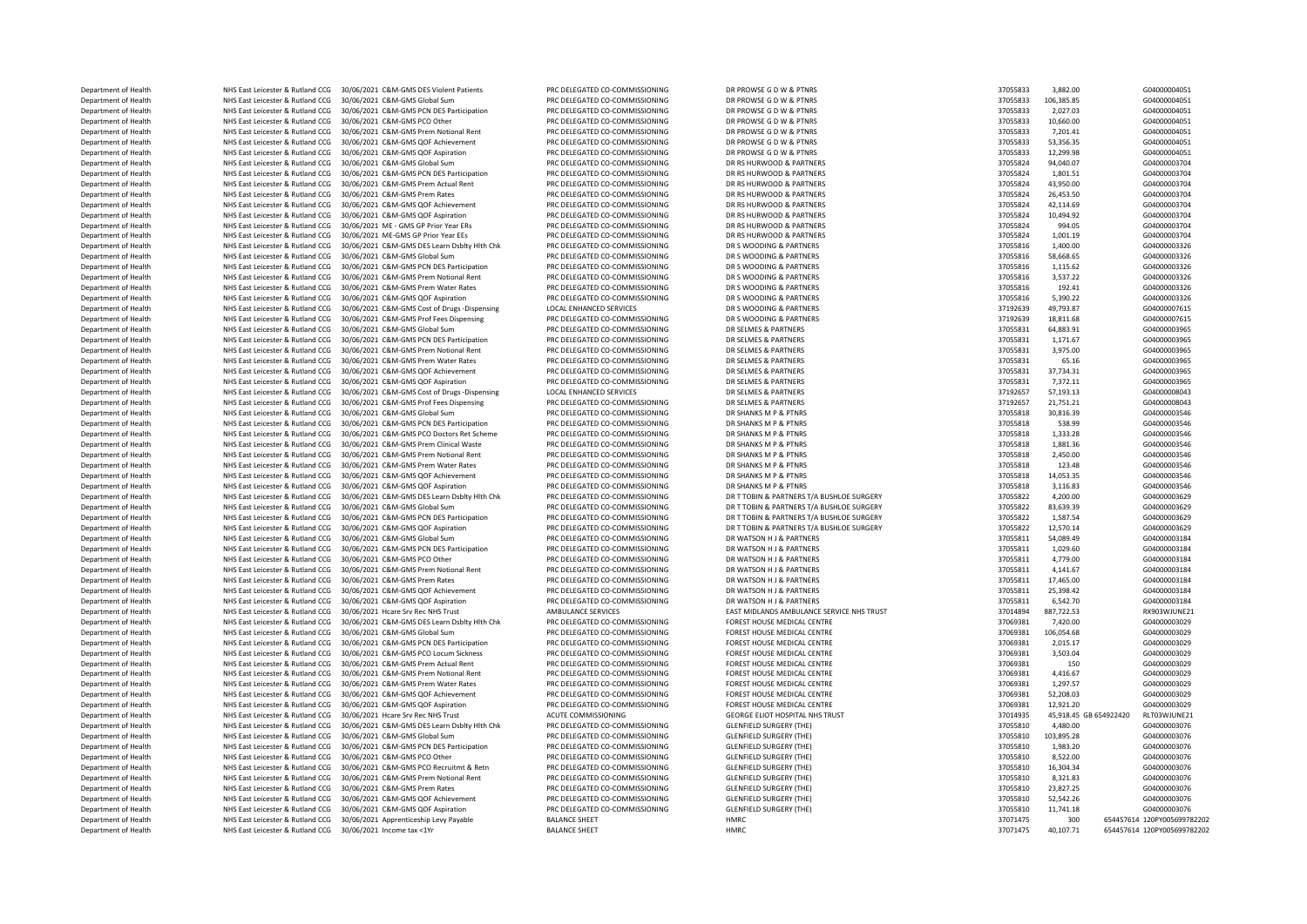Department of Health NHS East Leicester & Rutland CCG 30/06/2021 Income tax <1Yr-Student Loans BALANCE SHEET HMRC HEART HMRC 37071475 1,123.00 654457614 120PY005699782202<br>Department of Health NHS East Leicester & Rutland C Department of Health NHS East Leicester & Rutland CCG 30/06/2021 National Insurance < 1 yr-NI- ERS BALANCE SHEET STATE AND ANNE SAST LEARCE STATE AND ANNE SAST LEARCE STATE AND A STATE AND A STATE STATE OF A STATE AND A S Department of Health NHS East Leicester & Rutland CCG 30/06/2021 National Insurance < 1 yr-NI-EES BALANCE SHEET HMRC 37071475 257.20 65445767614 120PY00714761 25,575.20 65445767614 120Py00714761 120Py00714 120PY00769782020 Department of Health **NHS East Leicester & Rutland CCG** 30/06/2021 Statutory Mat Pay < 1 yr BALANCE SHEET HMRC 37071475 -559.24 659.24 659.24 659.24 659.24 659.24 659.24 659.24 659.24 659.24 659.24 659.24 659.259.259.259.2 Department of Health NHS East Leicester & Rutland CCG 30/06/2021 Cont Care- Adult 100% Fully Funded CHC ADULT FULLY FUNDED HOME TROM HOME CARE LTD 37068957 2021 CAME CARE LTD 37068975 25,0087714 2012 25,085.53 PAC DELEGATE Department of Health NHS East Leicester & Rutland CCG 30/06/2021 C&M-GMS Global Sum PRC DELEGATED CO-COMMISSIONING HUSBANDS BOSWORTH SURGERY 37055828 35,479.41 G04000003899 Department of Health NHS East Leicester & Rutland CCG 30/06/2021 C&M-GMS PCN DES Participation PRC DELEGATED CO-COMMISSIONING HUSBANDS BOSWORTH SURGERY AND FREE ATTENDAM AND FREE ATTENDAM AND RESERVE ATTENDAM AND RESERVE A Department of Health NHS East Leicester & Rutland CCG 30/06/2021 C&M-GMS Prem Notional Rent PRC DELEGATED CO-COMMISSIONING HUSBANDS BOSWORTH SURGERY SURGERY 37066828 3,371.47 CHECGATED CO-COMMISSIONING HUSBANDS BOSWORTH SU Department of Health NHS East Leicester & Rutland CCG 30/06/2021 C&M-GMS QOF Achievement PRC DELEGATED CO-COMMISSIONING HUSBANDS BOSWORTH SURGERY 37056828 16,6211.67 GD400001381 28,811.67 GD40000000000000000000000000000000 Department of Health NHS East Leicester & Rutland CCG 30/06/2021 C&M-GMS QOF Aspiration PRC DELEGATED CO-COMMISSIONING HUSBANDS BOSWORTH SURGERY AND RECHATED CO-COMMISSIONING HUSBANDS BOSWORTH SURGERY AND RESPANDS ROSWORTH Department of Health **NHS East Leicester & Rutland CCG 30/06/2021 C&M-GMS Cost of Drugs -Dispensing LOCAL ENHANCED SERVICES HUSBANDS BOSWORTH SURGERY AND SERVICES (2012) AND SERVICES ARRIVERY 3719262 41,182.84 GOST AND SUR** Department of Health NHS East Leicester & Rutland CCG 30/06/2021 C&M-GMS Prof Fees Dispensing PRC DELEGATED CO-COMMISSIONING HUSBANDS BOSWORTH SURGER<br>Department of Health NHS East Leicester & Rutland CCG 30/06/2021 C&M-GMS Department of Health MHS East Leicester & Rutland CCG 30/06/2021 C&M-GMS Prem Clinical Waste PRC DELEGATED CO-COMMISSIONING INITIAL MEDICAL SERVICES LTD 30,06/2021 39,59/06/2021 33876043 39,592.07 338760 339760 338760 3387 Department of Health NHS East Leicester & Rutland CCG 30/06/2021 Hcare Srv Rec Fdtn Trust-Contract Cost per Case ACUTE COMMISSIONING KETTERING GENERAL HOSPITAL NHS FOUNDATION TRUST 301/06/2021 Hcare Srv Rec Fdtn Trust-Cont Department of Health NHS East Leicester & Rutland CCG 30/06/2021 C&M-GMS DES Extended Hours Access PRC DELEGATED CO-COMMISSIONING LATHAM HOUSE MEDICAL PRACTICE ACCESS PRO ACCESS PRO DETECATED CO-COMMISSIONING LATHAM HOUSE Department of Health NHS East Leicester & Rutland CCG 30/06/2021 C&M-GMS DES Learn Dsblty Hlth Chk PRC DELEGATED CO-COMMISSIONING LATHAM HOUSE MEDICAL PRACTICE 37069383 106 CAME CAME SATT ATHAM HOUSE MEDICAL PRACTICE 37006 Department of Health NHS East Leicester & Rutland CCG 30/06/2021 C&M-GMS Global Sum PRC DELEGATED CO-COMMISSIONING LATHAM HOUSE MEDICAL PRACTICE ATCH AND THE DRIVER AND THE SECTION AND THE STATE OF COMMISSIONING LATHAM HOU Department of Health NHS East Leicester & Rutland CCG 30/06/2021 C&M-GMS PCN DES Clinical Director PRC DELEGATED CO-COMMISSIONING LATHAM HOUSE MEDICAL PRACTICE AND RACTICE AND RESERVED SERVICES SUITE AND RESERVED SERVICES Department of Health NHS East Leicester & Rutland CCG 30/06/2021 C&M-GMS PCN DES PCN support LOCAL ENHANCED SERVICES LATHAM HOUSE MEDICAL PRACTICE<br>Department of Health NHS East Leicester & Rutland CCG 30/06/2021 C&M-GMS PC Department of Health NHS East Leicester & Rutland CCG 30/06/2021 C&M-GMS PCN DES Participation PRC DELEGATED CO-COMMISSIONING LATHAM HOUSE MEDICAL PRACTICE ATCHAM HOUSE MEDICAL PRACTICE 30/06/2021 C&M-GMS PCO Doctors Ret S Department of Health NHS East Leicester & Rutland CCG 30/06/2021 C&M-GMS PCO Doctors Ret Scheme PRC DELEGATED CO-COMMISSIONING LATHAM HOUSE MEDICAL PRACTICE 37069383 1,333.28 G04000334 2,334.28 G04000334 28 G04000000000000 Department of Health NHS East Leicester & Rutland CCG 30/06/2021 C&M-GMS PCO Recruitmt & Retn PRC DELEGATED CO-COMMISSIONING LATHAM HOUSE MEDICAL PRACTICE 30/06/2021 C&M-GMS Prem Clinical Waste PRC DELEGATED CO-COMMISSIONI Department of Health NHS East Leicester & Rutland CCG 30/06/2021 C&M-GMS Prem Clinical Waste PRC DELEGATED CO-COMMISSIONING LATHAM HOUSE MEDICAL PRACTICE 37/06/2021 C&M-GMS Prem Notional Rent PRC DELEGATED CO-COMMISSIONING Department of Health **1992 AMB** NHS East Leicester & Rutland CCG 30/06/2021 C&M-GMS Prem Notional Rent PRC DELEGATED CO-COMMISSIONING LATHAM HOUSE MEDICAL PRACTICE 37 AMB AND FAST LEICES 30/06/2021 C&M-GMS Prem Water Rate DRS East Leicester & Rutland CCG 30/06/2021 C&M-GMS Prem Water Rates Department of Health NHS East Leicester & Rutland CCG 30/06/2021 C&M-GMS QOF Aspiration PRC DELEGATED CO-COMMISSIONING LATHAM HOUSE MEDICAL PRACTICE Department of Health NHS East Leicester & Rutland CCG 30/06/2021 C&M-GMS GP Statutory Levy PRC DELEGATED CO-COMMISSIONING LATHAM HOUSE MEDICAL PRACTICE Department of Health NHS East Leicester & Rutland CCG 30/06/2021 C&M-GMS QOF Aspiration PRC DELEGATED CO-COMMISSIONING LATHAM HOUSE MEDICAL PRACTICE ASSETS AND A SEAST ASSETS A RUN AND A SEAL ARE A SURFAM HOUSE MEDICAL PRA NHS East Leicester & Rutland CCG 30/06/2021 C&M-GMS Voluntary Levy Department of Health NHS East Leicester & Rutland CCG 30/06/2021 ME-GMS GP Pension EEs PRC DELEGATED CO-COMMISSIONING LATHAM HOUSE MEDICAL PRACTICE ARACTICE 30/06/2021 ME-GMS GP Pension ERS PRE DELEGATED CO-COMMISSIONING L Department of Health NHS East Leicester & Rutland CCG 30/06/2021 ME-GMS GP Pension ERs Pension ERS PRC DELEGATED CO-COMMISSIONING LATHAM HOUSE MEDICAL PRACTIC<br>Department of Health NHS East Leicester & Rutland CCG 30/06/202 Department of Health NHS East Leicester & Rutland CCG 30/06/2021 Clinical&Medical-Othe Public Sector REABLEMENT REAGLEMENT LEICESTERSHIRE COUNTY COUNCIL 30908402 2,688,623.25 1153387102 2,688,623.25 1153372.25 115337102 10 Department of Health NHS East Leicester & Rutland CCG 30/06/2021 Cont Care- Adult 100% Fully Funded CHC ADULT FULLY FUNDED LEICESTERSHIRE COUNTY COUNCIL COUNTY COUNCIL 3006/2021 Cont Care-I earning Disable 653,107.00 11533 Department of Health NHS East Leicester & Rutland CCG 30/06/2021 Cont Care-Learning Disab(<65) CHC ADULT FULLY FUNDED LEICESTERSHIRE COUNTY COUNCIL 2010 CHC ADULT FULLY FUNDED LEICESTERSHIRE COUNTY COUNCIL 2010 1154.00 115 Department of Health NHS East Leicester & Rutland CCG 30/06/2021 Cont Care-Learning Disab(<65) CHC ADULT FULLY FUNDED LEICESTERSHIRE COUNTY COUNCIL 372103329 12004 2010 12004 2010 1153371038 12004 2010 115337102 1000359565 Department of Health NHS East Leicester & Rutland CCG 30/06/2021 Cont Care- Adult 100% Fully Funded CHC ADULT FULLY FUNDED LEICESTERSHIRE COUNTY COUNCIL ACTO ADULT FULLY FUNDED LEICESTERSHIRE COUNTY COUNCIL 372506/2021 App Department of Health **NHS East Leicester & Rutland CCG** 30/06/2021 Rent CORPORATE COSTS & SERVICES LEICESTERSHIRE COUNTY COUNCIL 20105/2021 Rent CORPORATE COSTS & SERVICES LEICESTERSHIRE COUNTY COUNCIL 37210554 35,000.00 1 Department of Health NHS East Leicester & Rutland CCG 30/06/2021 Hcare Srv Rec NHS Trust MENTAL HEALTH CONTRACTS LEICESTERSHIRE PARTI<br>Department of Health NHS East Leicester & Rutland CCG 30/06/2021 Clinical&Medical-Indepe Department of Health **MHS East Leicester & Rutland CCG** 30/06/2021 Clinical&Medical-Independent Sector PLANNED CARE LLR PROVIDER CO LTD 37170736 2011 Department of Health 1980 234,007.00 3284,007.00 30706/2021 Clinical&Med Department of Health **NHS East Leicester & Rutland CCG 30/06/2021** Clinical&Medical-Independent Sector PLANNED CARE LLR PROVIDER CO LTD 3737584 50,067.021 Clinical&Medical-Independent Sector PLANNED CARE LLR PROVIDER CO LT Department of Health NHS East Leicester & Rutland CCG 30/06/2021 Clinical&Medical-Independent Sector PLANNED CARE LLR PROVIDER CO LTD 37237586 151,280.00 2017586 151,280.00 3218786 151,280.00 32187586 151,280.00 321876 151 Department of Health NHS East Leicester & Rutland CCG 30/06/2021 Clinical&Medical-Independent Sector PLANNED CARE<br>Department of Health NHS East Leicester & Butland CCG 30/06/2021 Clinical&Medical-Voluntary Sector COMMUNITY Department of Health MHS East Leicester & Rutland CCG 30/06/2021 Clinical&Medical-Voluntary Sector COMMUNITY SERVICES LOROS LOROS LOROS LOROS 2014 2014 2014 44,423.423.423.424 47,423.423.423.423.423.423.423.42 47,423.42 47 Department of Health NHS East Leicester & Rutland CCG 30/06/2021 Clinical&Medical-Independent Sector ACUTE COMMISSIONING NEW MEDICAL SYSTEMS LTD 36908137 30,091.52 30,091.52 2761.52 201.52 30,091.52 2760813903 42922 42922 Department of Health **NHS East Leicester & Rutland CCG 30/06/2021** Clinical&Medical-Independent Sector ACUTE COMMISSIONING NEW MEDICAL SYSTEMS LTD 369378744, 2016 19943 44,256.63 275078744, 2016 44,256.63 275051903 444745 Department Origin NHS East Leicester & Rutland CCG 30/06/2021 Heare Srv Rec NHS CCG-Non Contract Department of Health NHS East Leicester & Rutland CCG 30/06/2021 Hcare Srv Rec NHS CCG-Non Contract PLANNED CARE NHS LEICESTER CITY CCG 3717078 170, 2017078 170, 2017078 170, 2017078 170, 20170178 170, 20170178 70170168447 Department of Health NHS East Leicester & Rutland CCG 30/06/2021 Charges from CSU CORPORATE COSTS & SERVICES NHS MIDLANDS AND LANCASHIRE CSU 3706363625021 Charges from CSU 3707.50 1,657.50 1,657.50 SERVICES NHS MINI AND LA Department of Health NHS East Leicester & Rutland CCG 30/06/2021 Charges from CSU CORPORATE COSTS & SERVICES NHS MIDLANDS AND LANCASHIRE CSU 3706/2021 Charges from CSU CORPORATE COSTS & SERVICES NEW MHS MIDLANDS AND LANCAS NHS East Leicester & Rutland CCG 30/06/2021 Charges from CSU Department of Health NHS East Leicester & Rutland CCG 30/06/2021 Charges from CSU CORPORATE COSTS & SERVICES NHS MIDLANDS AND LANCASHIRE CSU Department of Health NHS East Leicester & Rutland CCG 30/06/2021 Charges from CSU CORPORATE COSTS & SERVICES NHS MIDLANDS AND LANCASHIRE CSU Department of Health NHS East Leicester & Rutland CCG 30/06/2021 Charges from CSU CORPORATE COSTS & SERVICES NHS MIDLANDS AND LANCASHIRE CSU Department of Health NHS East Leicester & Rutland CCG 30/06/2021 Charges from CSU CORPORATE COSTS & SERVICES NHS MIDLANDS AND LANCASHIRE CSU 3706/2021 Charges from CSU CORPORATE COSTS & SERVICES NHS MIDLANDS AND LANCASHIRE Department of Health NHS East Leicester & Rutland CCG 30/06/2021 Charges from CSU 3000 2011 CORPORATE COSTS & SERVICES NURS MIDLANDS AND LANCASHIRE CSU Department of Health NHS East Leicester & Rutland CCG 30/06/2021 Charges from CSU CORPORATE COSTS & SERVICES NHS MIDLANDS AND LANCASHIRE CSU Department of Health NHS East Leicester & Rutland CCG 30/06/2021 Charges from CSU 37066400 8,254 BE 654442045 8,249.62 GB 654442045 8,349.62 GB 654442045 8,349.62 GB 654442045 732320 8,349.62 GB 654442045 73124320714 8,254 Department of Health NHS East Leicester & Rutland CCG 30/06/2021 Charges from CSU PROGRAMME PROJECTS NHS MIDLANDS AND LANCASHIRE CSU Department of Health NHS East Leicester & Rutland CCG 30/06/2021 Hcare Srv Rec NHS CCG-Non Contract PATIENT TRANSPORT NG NHS WEST LEICESTERSHIRE CCG DEVERTENGENT REALTHER ARE ACCULT AND STRUSH ARE ARE ARE ARE ARE ARE ARE A Department of Health NHS East Leicester & Rutland CCG 30/06/2021 Hcare Srv Rec Fdtn Trust-Contract Cost per Case ACUTE COMMISSIONING NORTH WEST ANGLIA NHS TRUST ANGLIA NHS FAST LEICESTER & Rutland CCG 30/06/2021 Hcare Srv Department of Health NHS East Leicester & Rutland CCG 30/06/2021 Hcare Srv Rec NHS Trust ACUTE COMMISSIONING NORTHAMPTON GENERAL HOSPITAL NHS TRUST NORTHAMPTON GENERAL HOSPITAL NHS TRUST 370149702 REG 2001497021 Reg & See Department of Health NHS East Leicester & Rutland CCG 30/06/2021 Hcare Srv Rec NHS Trust ACUTE COMMISSIONING NOTTINGHAM UNIVERSITY HOSPITALS NOTTING ARREST AND A SCUTE SALE AND A SCUTE SALE AND A SCUTE SALE AND A SCUTE SAL Department of Health NHS East Leicester & Rutland CCG 30/06/2021 C&M-GMS DES Extended Hours Access PRC DELEGATED CO-COMMISSIONING Department of Health NHS East Leicester & Rutland CCG 30/06/2021 C&M-GMS DES Learn Dsblty Hlth Chk PRC DELEGATED CO-COMMISSIONING OAKHAM MEDICAL PRACTICE 30/06/2021 C&M-GMS Global Sum PRC DELEGATED CO-COMMISSIONING OAKHAM Department of Health **NHS East Leicester & Rutland CCG 30/06/2021 C&M-GMS Global Sum PRC DELEGATED CO-COMMISSIONING** OAKHAM MEDICAL PRACTICE AT A RUTLE AT A RUTLE AT A RUTLE AT A RUTLE AT A RUTLE AT A RUTLE AT A RUTLE AT A Department of Health NHS East Leicester & Rutland CCG 30/06/2021 C&M-GMS PCN DES Clinical Director PRC DELEGATED CO-COMMISSIONING OAKHAM MEDICAL PRACTICE 30/06/2021 C&M-GMS PCN DES Clinical Director PRC DELEGATED CO-COMMIS DEPARTMENT OF HEALTH NET HEALTH NHS EAST LOCAL ENGINEERS PCN Support LOCAL ENGINEERS PCN support Department of Health NHS East Leicester & Rutland CCG 30/06/2021 C&M-GMS PCN DES Participation PRC DELEGATED CO-COMMISSIONING OAKHAM MEDICAL PRACTICE Department of Health NHS East Leicester & Rutland CCG 30/06/2021 C&M-GMS PCO Locum Adop/Pat/Mat PRC DELEGATED CO-COMMISSIONING OAKHAM MEDICAL PRACTICE Department of Health NHS East Leicester & Rutland CCG 30/06/2021 C&M-GMS Prem Actual Rent PRC DELEGATED CO-COMMISSIONING OAKHAM MEDICAL PRACTICE PRACTICE 30/06/2021 C&M-GMS ODE Achievement PRC DELEGATED CO-COMMISSIONING OA Department of Health NHS East Leicester & Rutland CCG 30/06/2021 C&M-GMS OOF Achievement PRC DELEGATED CO-COMMISSIONING OAKHAM MEDICAL PRACTICE Department of Health NHS East Leicester & Rutland CCG 30/06/2021 C&M-GMS OOF Aspiration PRC DELEGATED CO-COMMISSIONING OAKHAM MEDICAL PRACTICE

| 37071475 |              |                        |                             |
|----------|--------------|------------------------|-----------------------------|
|          | 33,443.58    |                        | 654457614 120PY005699782202 |
| 37071475 | 25,555.20    |                        | 654457614 120PY005699782202 |
| 37071475 | $-559.24$    |                        | 654457614 120PY005699782202 |
| 37068955 | 25,085.53    |                        | PA10140722JUN21512          |
| 37055828 | 35,479.41    |                        | G04000003899                |
| 37055828 | 659.91       |                        | G04000003899                |
| 37055828 | 3,371.47     |                        | G04000003899                |
| 37055828 | 16,611.65    |                        | G04000003899                |
| 37055828 | 3.639.19     |                        | G04000003899                |
| 37192652 | 41.182.84    |                        | G04000007964                |
| 37192652 | 15,212.73    |                        | G04000007964                |
|          |              |                        |                             |
| 36918043 | 39.592.06    | 209918933              | 3387606                     |
| 37014991 | 971,065.17   |                        | 654926604 RNQ03WJUNE21      |
| 37069383 | 8,576.88     |                        | G04000003344                |
| 37069383 | 10.500.00    |                        | G04000003344                |
| 37069383 | 265,776.79   |                        | G04000003344                |
| 37069383 | 4.359.91     |                        | G04000003344                |
| 37069383 | 8.934.25     |                        | G04000003344                |
| 37069383 | 5,065.47     |                        | G04000003344                |
| 37069383 | 1,333.28     |                        | G04000003344                |
| 37069383 | 8.052.94     |                        | G04000003344                |
| 37069383 | 12,145.46    |                        | G04000003344                |
| 37069383 | 22,330.42    |                        | G04000003344                |
| 37069383 | 340.92       |                        | G04000003344                |
| 37069383 | 30,412.64    |                        | G04000003344                |
| 37069586 | $-1,251.57$  |                        | G04000003346                |
| 37069586 | $-494.36$    |                        | G04000003346                |
|          |              |                        |                             |
| 37069586 | $-178.8$     |                        | G04000003346                |
| 37069586 | $-15,161.37$ |                        | G04000003346                |
| 37069586 | $-15,665.10$ |                        | G04000003346                |
| 36908402 | 2,688,623.25 | 115337102              | 10003822                    |
| 36937900 | 433,107.00   | 115337102              | 10003336                    |
| 37164524 | 974,584.00   | 115337102              | 10004351                    |
| 37210329 | 120,363.00   | 115337102              | 10003595                    |
| 37250851 | 49,691.84    | 115337102              | 10002791                    |
| 37251054 | 35,500.00    | 115337102              | 628808                      |
| 37014943 | 6,076,771.00 |                        | 654969872 RT503WJUNE21      |
| 37170736 | 234,007.00   |                        | 328                         |
| 37237584 |              |                        | 321                         |
|          |              |                        |                             |
|          | 50,667.42    |                        |                             |
| 37237586 | 151,280.00   |                        | 321                         |
| 37237591 | 119,442.00   |                        | 327                         |
| 37042178 | 43,423.42    |                        | 462                         |
| 36908137 | 30,091.52    | 275051903              | 429                         |
| 36937873 | 44,256.63    | 275051903              | 444                         |
| 36918040 | 28,109.00    | 654465126              | 703210263                   |
| 37170778 | 170,109.94   | 654463426              | 701700168                   |
| 37063350 |              | 1,657.50 GB 654442045  | 731232071                   |
| 37063350 |              | 1,262.50 GB 654442045  | 731232071                   |
| 37063350 |              | 33,675.02 GB 654442045 | 731232071                   |
| 37063350 |              | 362.84 GB 654442045    | 731232071                   |
| 37063350 |              | 3,136.53 GB 654442045  | 731232071                   |
| 37063350 |              | 14,780.77 GB 654442045 | 731232071                   |
| 37063350 |              | 3,959.49 GB 654442045  | 731232071                   |
| 37063350 |              | 2,075.21 GB 654442045  | 731232071                   |
| 37063350 |              | 4,708.68 GB 654442045  | 731232071                   |
| 37063350 |              |                        | 731232071                   |
|          |              | 8,249.62 GB 654442045  |                             |
| 37063350 |              | 67,235.66 GB 654442045 | 731232071                   |
| 37170779 | 220.501.00   |                        | 701830160                   |
| 37014951 |              | 772,331.45 GB654936110 | RGN03WJUNE21                |
| 37014964 | 68,648.54    |                        | 654933707 RNS03WJUNE21      |
| 37015015 | 520,947.78   |                        | 654434827 RX103WJUNE21      |
| 37069592 | 4,783.08     |                        | G04000003488                |
| 37069592 | 5.040.00     |                        | G04000003488                |
| 37069592 | 120,483.72   |                        | G04000003488                |
| 37069592 | 2,431.40     |                        | G04000003488                |
| 37069592 | 4,982.38     |                        | G04000003488                |
| 37069592 | 2,315.85     |                        | G04000003488                |
| 37069592 | 2.286.12     |                        | G04000003488                |
| 37069592 | 645.83       |                        | G04000003488                |
| 37069592 | 66,006.37    |                        | G04000003488                |
| 37069592 | 15,015.74    |                        | G04000003488                |